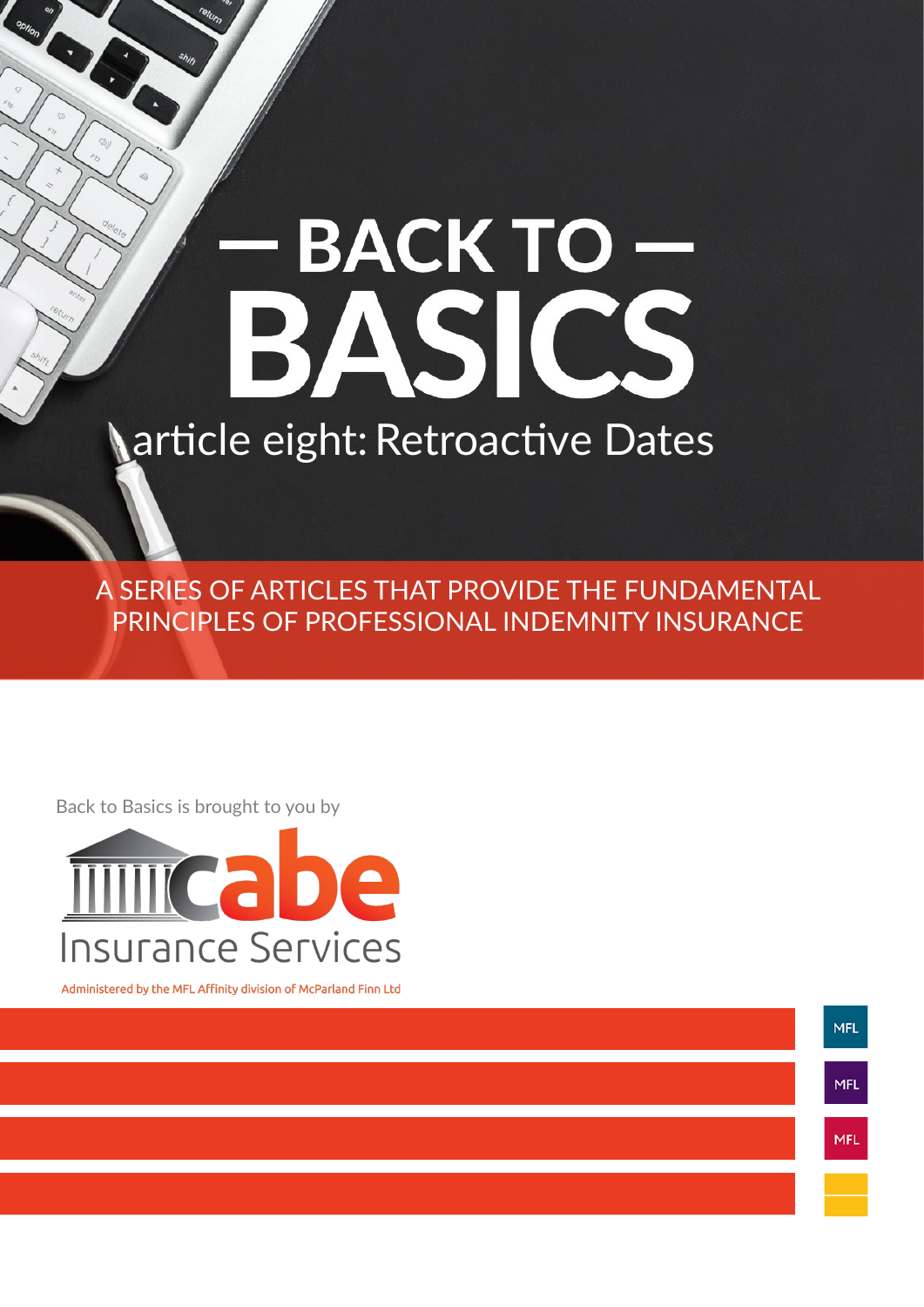



# Back to Basics – "Retroactive Dates"

**While the key dates on your professional indemnity insurance policy will be the start and end of that particular policy period, another important date that can impact on your position is the 'retroactive date'.**

As part of the insurance proposal process, you will be asked for a breadth of information about your practice/company to give the insurers sufficient information upon which to base their premium/terms. This information will include the date you commenced providing services, and often the length of time which you have continuously purchased the cover.

In the majority of cases, this is simply noted and cover is provided for the entire period you have been trading and this is usually noted as retroactive date of 'None'. However, there can be exceptions to this rule that can have a significant impact on the cover being provided to you.

## **What is a retroactive date?**

The effect of the retroactive date is to exclude any claims arising out of work undertaken before that specified date.

For example, you may have taken the decision not to buy Professional Indemnity Insurance in the early stages of the business, or there may have been a break in the cover obtained by the practice/company. When you look to start or reinstate cover, Insurers may seek to place a retroactive date on the policy which is usually the start date of the new policy.

As a practical example, the practice/company started trading in 2008 and offered services to the public from this time. Due to financial or other circumstances, the decision was made not to continue cover, with the last policy lapsing in 2016. However, business has now picked up and you are looking to reinstate cover. A new policy is set up from 1 January 2018 but, due to the break in cover, the policy is subject to a retroactive date of 1 January 2018.

## **What does this mean?**

Returning to the previous example, the new policy is in place and in February 2018 you receive a letter from a previous client raising a claim in connection with work undertaken in 2014. As professional indemnity insurance is a 'claims made' policy, i.e. it is the policy in force as the time the claim is made which would respond to the matter, such claim would be against the current policy rather than the one in place at the time the work was done and should be reported to current Insurers. However, as the policy excludes any work undertaken before 1 January 2018, the claim would not be accepted under the policy.

It is important to note that the fact that a potential claim may be uninsured does not affect the fact that a claim has been made against you. As a result, you will still be required to respond to the claim and may potentially have to fund the settlement of the claim and the associated legal costs.

# www.cabe-insurance.co.uk

Barlow House, Minshull Street, Manchester, M1 3DZ T: 0161 237 3199 | E: info@cabe-insurance.co.uk